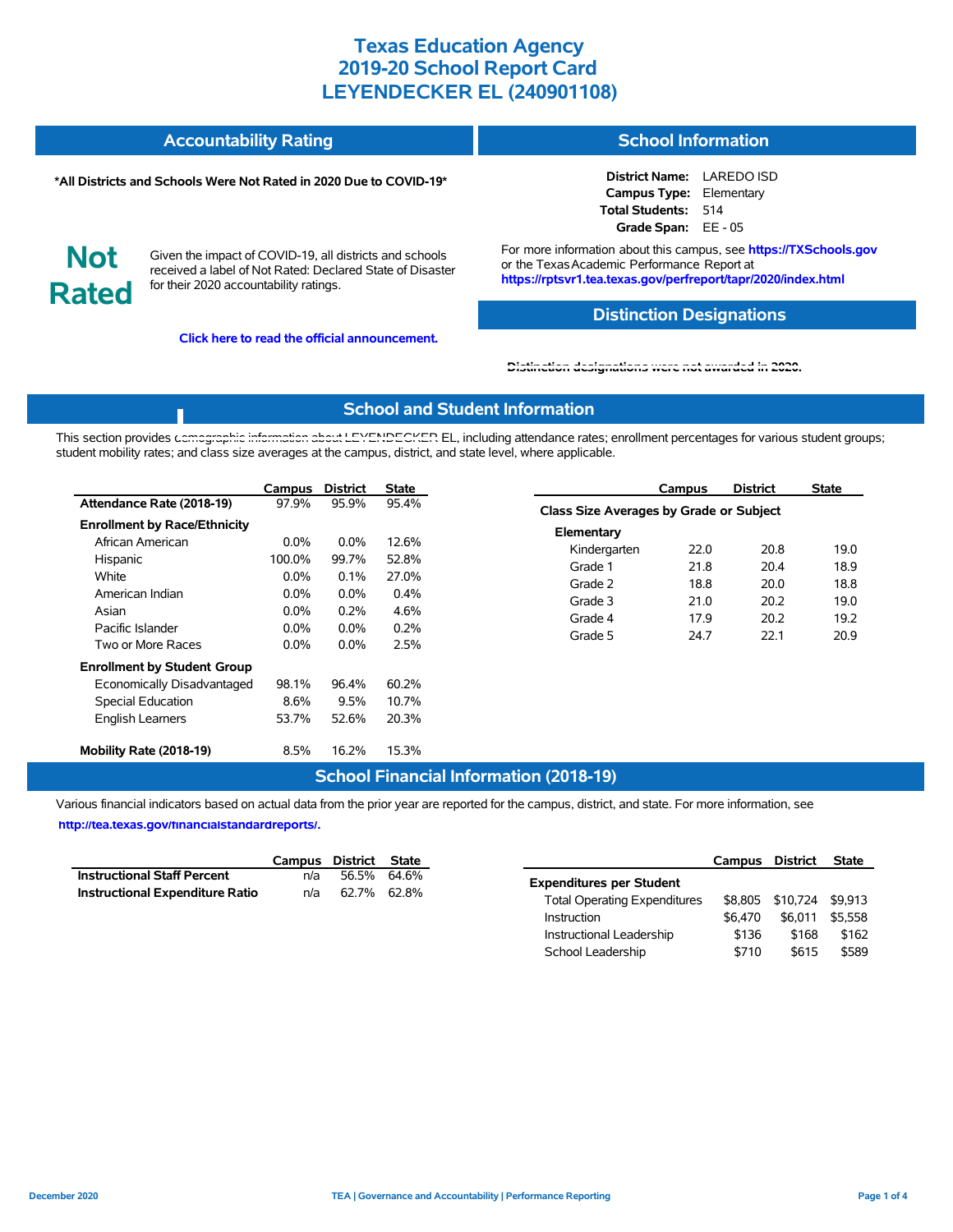### **STAAR Outcomes**

This section provides STAAR performance and Academic Growth outcomes. Academic Growth measures whether students are maintaining performance or improving from year to year. **Please note that due to the cancellation of spring 2020 State of Texas Assessments of Academic Readiness (STAAR) due to the COVID-19 pandemic, the performance of this year's report is not updated.**

|                                                                                |      |              |     |     | <b>African</b>                    |     |       | American |       | <b>Pacific</b> | <b>More</b>                  | Econ          |
|--------------------------------------------------------------------------------|------|--------------|-----|-----|-----------------------------------|-----|-------|----------|-------|----------------|------------------------------|---------------|
|                                                                                |      | <b>State</b> |     |     | District Campus American Hispanic |     | White | Indian   | Asian | Islander       | Races                        | <b>Disadv</b> |
| STAAR Performance Rates at Approaches Grade Level or Above (All Grades Tested) |      |              |     |     |                                   |     |       |          |       |                |                              |               |
| All Subjects                                                                   | 2019 | 78%          | 78% | 92% | L,                                | 92% |       |          |       |                |                              | 92%           |
|                                                                                | 2018 | 77%          | 75% | 85% | $\frac{1}{2}$                     | 85% |       |          |       |                | $\qquad \qquad \blacksquare$ | 85%           |
| ELA/Reading                                                                    | 2019 | 75%          | 71% | 95% |                                   | 95% |       |          |       |                | $\overline{a}$               | 95%           |
|                                                                                | 2018 | 74%          | 67% | 90% | $\overline{a}$                    | 90% |       |          |       |                | $\overline{a}$               | 91%           |
| <b>Mathematics</b>                                                             | 2019 | 82%          | 86% | 96% | $\overline{\phantom{a}}$          | 96% |       |          |       |                | $\overline{a}$               | 97%           |
|                                                                                | 2018 | 81%          | 84% | 85% | $\overline{a}$                    | 85% |       |          |       |                | $\overline{a}$               | 85%           |
| Writing                                                                        | 2019 | 68%          | 72% | 84% | L,                                | 84% |       |          |       |                | $\overline{a}$               | 85%           |
|                                                                                | 2018 | 66%          | 65% | 72% | L,                                | 72% |       |          |       |                | $\overline{a}$               | 72%           |
| Science                                                                        | 2019 | 81%          | 84% | 82% | $\overline{a}$                    | 82% |       |          |       |                | $\qquad \qquad \blacksquare$ | 81%           |
|                                                                                | 2018 | 80%          | 82% | 81% |                                   | 81% |       |          |       |                | $\overline{a}$               | 83%           |
| STAAR Performance Rates at Meets Grade Level or Above (All Grades Tested)      |      |              |     |     |                                   |     |       |          |       |                |                              |               |
| All Subjects                                                                   | 2019 | 50%          | 47% | 69% |                                   | 69% |       |          |       |                | $\overline{a}$               | 68%           |
|                                                                                | 2018 | 48%          | 43% | 52% | $\overline{a}$                    | 52% |       |          |       |                | $\overline{a}$               | 52%           |
| ELA/Reading                                                                    | 2019 | 48%          | 41% | 64% | $\qquad \qquad \blacksquare$      | 64% |       |          |       |                | $\qquad \qquad \blacksquare$ | 63%           |
|                                                                                | 2018 | 46%          | 36% | 55% | $\overline{a}$                    | 55% |       |          |       |                | $\overline{a}$               | 55%           |
| <b>Mathematics</b>                                                             | 2019 | 52%          | 56% | 82% | $\overline{a}$                    | 82% |       |          |       |                | $\qquad \qquad \blacksquare$ | 82%           |
|                                                                                | 2018 | 50%          | 50% | 57% | $\overline{\phantom{a}}$          | 57% |       |          |       |                | $\qquad \qquad \blacksquare$ | 57%           |
| Writing                                                                        | 2019 | 38%          | 39% | 60% | $\overline{\phantom{a}}$          | 60% |       |          |       |                | $\qquad \qquad \blacksquare$ | 62%           |
|                                                                                | 2018 | 41%          | 38% | 49% | $\overline{a}$                    | 49% |       |          |       |                | $\overline{a}$               | 49%           |
| Science                                                                        | 2019 | 54%          | 52% | 55% | $\overline{a}$                    | 55% |       |          |       |                | L,                           | 55%           |
|                                                                                | 2018 | 51%          | 48% | 33% | $\overline{a}$                    | 33% |       |          |       |                | $\overline{a}$               | 33%           |
| STAAR Performance Rates at Masters Grade Level (All Grades Tested)             |      |              |     |     |                                   |     |       |          |       |                |                              |               |
| All Subjects                                                                   | 2019 | 24%          | 20% | 37% |                                   | 37% |       |          |       |                | $\overline{a}$               | 37%           |
|                                                                                | 2018 | 22%          | 17% | 23% | $\overline{a}$                    | 23% |       |          |       |                | $\overline{\phantom{a}}$     | 22%           |
| ELA/Reading                                                                    | 2019 | 21%          | 16% | 34% | $\overline{a}$                    | 34% |       |          |       |                | $\overline{a}$               | 34%           |
|                                                                                | 2018 | 19%          | 13% | 27% | $\overline{\phantom{a}}$          | 27% |       |          |       |                | $\overline{\phantom{a}}$     | 27%           |
| Mathematics                                                                    | 2019 | 26%          | 27% | 51% | $\overline{\phantom{a}}$          | 51% |       |          |       |                | L,                           | 51%           |
|                                                                                | 2018 | 24%          | 23% | 27% | $\overline{a}$                    | 27% |       |          |       |                | $\overline{\phantom{a}}$     | 26%           |
| Writing                                                                        | 2019 | 14%          | 11% | 18% | $\overline{\phantom{a}}$          | 18% |       |          |       |                | $\overline{\phantom{a}}$     | 18%           |
|                                                                                | 2018 | 13%          | 8%  | 8%  | $\overline{a}$                    | 8%  |       |          |       |                | $\overline{a}$               | 8%            |
| Science                                                                        | 2019 | 25%          | 20% | 26% | $\overline{a}$                    | 26% |       |          |       |                | $\overline{a}$               | 25%           |
|                                                                                | 2018 | 23%          | 18% | 10% | $\overline{a}$                    | 10% |       |          |       |                | $\overline{a}$               | 10%           |
|                                                                                |      |              |     |     |                                   |     |       |          |       |                |                              |               |
| <b>Academic Growth Score (All Grades Tested)</b>                               |      |              |     |     |                                   |     |       |          |       |                |                              |               |
| <b>Both Subjects</b>                                                           | 2019 | 69           | 68  | 86  |                                   | 86  |       |          |       |                | L,                           | 86            |
|                                                                                | 2018 | 69           | 68  | 72  | $\overline{a}$                    | 72  |       |          |       |                | $\overline{a}$               | 72            |
| ELA/Reading                                                                    | 2019 | 68           | 65  | 79  |                                   | 79  |       |          |       |                | $\overline{a}$               | 79            |
|                                                                                | 2018 | 69           | 66  | 79  |                                   | 79  |       |          |       |                |                              | 80            |
| <b>Mathematics</b>                                                             | 2019 | 70           | 70  | 94  |                                   | 94  |       |          |       |                | L,                           | 94            |
|                                                                                | 2018 | 70           | 71  | 66  |                                   | 66  |       |          |       |                |                              | 65            |

? Indicates that the data for this item were statistically improbable or were reported outside a reasonable range.<br>- Indicates zero observations reported for this group.<br>\* Indicates results are masked due to small numbers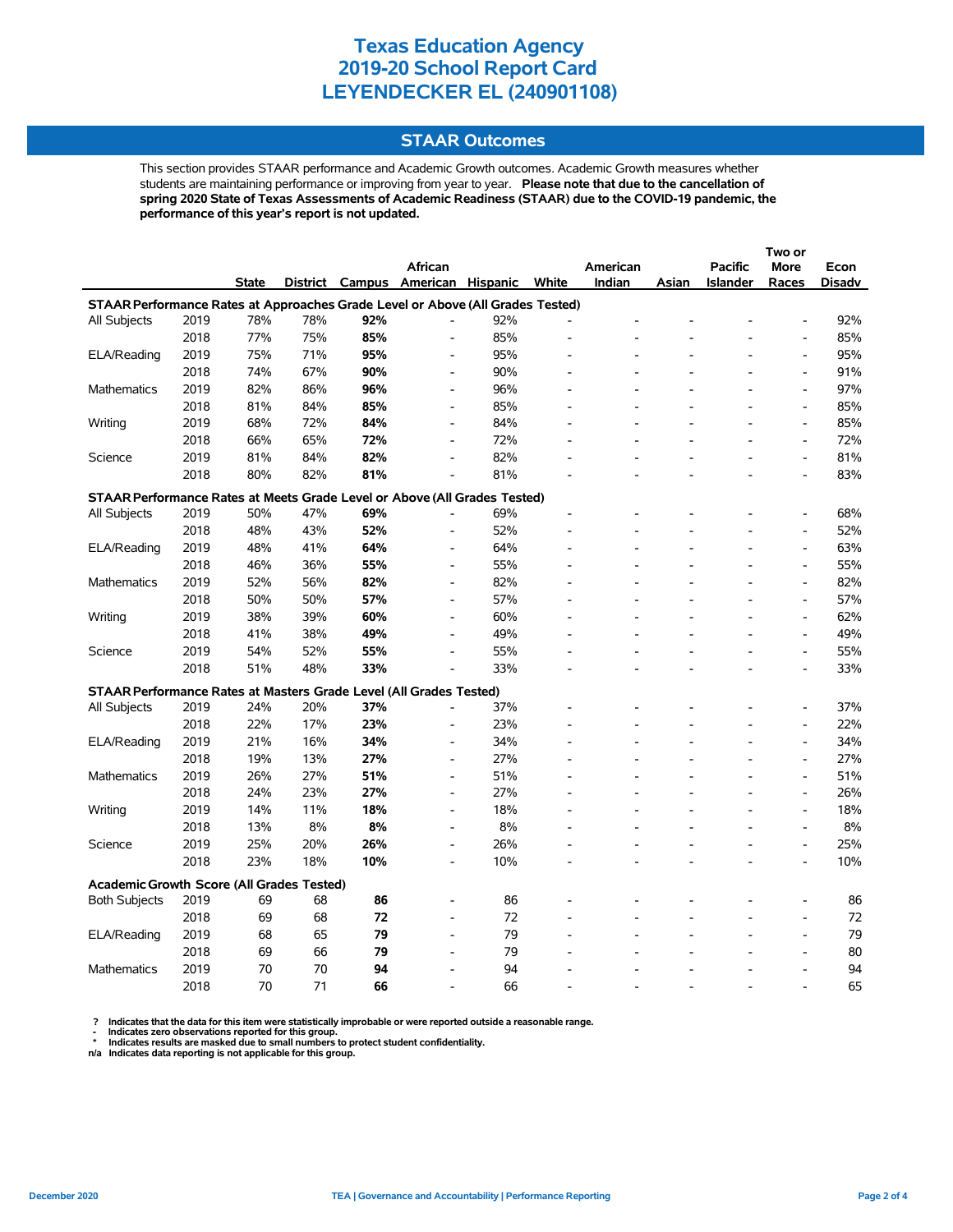### **Prior-Year Non-Proficient and Student Success Initiative STAAR Outcomes**

Progress of Prior-Year Non-Proficient Students shows STAAR performance rates for students who did not perform satisfactorily in 2017-18 but did in 2018-19. Student Success Initiative shows rates related to the requirement for students to demonstrate proficiency on the reading and mathematics STAAR in grades 5 and 8. **Please note that due to the cancellation of spring 2020 State of Texas Assessments of Academic Readiness (STAAR) due to the COVID-19 pandemic, this year's report is not updated.**

|                                                                       |              |                                                       |                                                                                        |                                                                                                      |                 |                                                                                       |        | Two or         |                 |               |  |
|-----------------------------------------------------------------------|--------------|-------------------------------------------------------|----------------------------------------------------------------------------------------|------------------------------------------------------------------------------------------------------|-----------------|---------------------------------------------------------------------------------------|--------|----------------|-----------------|---------------|--|
|                                                                       |              |                                                       | <b>African</b>                                                                         |                                                                                                      |                 | American                                                                              |        | <b>Pacific</b> | <b>More</b>     | Econ          |  |
|                                                                       |              |                                                       |                                                                                        |                                                                                                      |                 |                                                                                       |        |                |                 | <b>Disadv</b> |  |
| <b>Progress of Prior-Year Non-Proficient Students</b>                 |              |                                                       |                                                                                        |                                                                                                      |                 |                                                                                       |        |                |                 |               |  |
| Sum of Grades 4-8                                                     |              |                                                       |                                                                                        |                                                                                                      |                 |                                                                                       |        |                |                 |               |  |
|                                                                       |              |                                                       |                                                                                        |                                                                                                      |                 |                                                                                       |        |                |                 |               |  |
| 41%                                                                   | 47%          | 85%                                                   |                                                                                        | 85%                                                                                                  |                 |                                                                                       |        |                |                 | 83%           |  |
| 38%                                                                   | 41%          | 78%                                                   |                                                                                        | 78%                                                                                                  |                 |                                                                                       |        |                |                 | 77%           |  |
| <b>Mathematics</b>                                                    |              |                                                       |                                                                                        |                                                                                                      |                 |                                                                                       |        |                |                 |               |  |
| 45%                                                                   | 58%          | 97%                                                   |                                                                                        | 97%                                                                                                  |                 |                                                                                       |        |                |                 | 100%          |  |
| 47%                                                                   | 59%          | 73%                                                   | ۰                                                                                      | 73%                                                                                                  |                 |                                                                                       |        |                |                 | 72%           |  |
|                                                                       |              |                                                       |                                                                                        |                                                                                                      |                 |                                                                                       |        |                |                 |               |  |
| <b>Grade 5 Reading</b>                                                |              |                                                       |                                                                                        |                                                                                                      |                 |                                                                                       |        |                |                 |               |  |
|                                                                       |              |                                                       |                                                                                        |                                                                                                      |                 |                                                                                       |        |                |                 |               |  |
| 78%                                                                   | 84%          | 82%                                                   |                                                                                        | 82%                                                                                                  |                 |                                                                                       |        |                |                 | 82%           |  |
|                                                                       |              |                                                       |                                                                                        |                                                                                                      |                 |                                                                                       |        |                |                 |               |  |
| 22%                                                                   | 16%          | 18%                                                   |                                                                                        | 18%                                                                                                  |                 |                                                                                       |        |                |                 | 18%           |  |
|                                                                       |              |                                                       |                                                                                        |                                                                                                      |                 |                                                                                       |        |                |                 |               |  |
| 86%                                                                   | 94%          | 99%                                                   |                                                                                        | 99%                                                                                                  |                 |                                                                                       |        |                |                 | 99%           |  |
| <b>Grade 5 Mathematics</b>                                            |              |                                                       |                                                                                        |                                                                                                      |                 |                                                                                       |        |                |                 |               |  |
| Students Meeting Approaches Grade Level on First STAAR Administration |              |                                                       |                                                                                        |                                                                                                      |                 |                                                                                       |        |                |                 |               |  |
| 83%                                                                   | 88%          | 86%                                                   |                                                                                        | 86%                                                                                                  |                 |                                                                                       |        |                |                 | 86%           |  |
|                                                                       |              |                                                       |                                                                                        |                                                                                                      |                 |                                                                                       |        |                |                 |               |  |
| 17%                                                                   | 12%          | 14%                                                   |                                                                                        | 14%                                                                                                  |                 |                                                                                       |        |                |                 | 14%           |  |
|                                                                       |              |                                                       |                                                                                        |                                                                                                      |                 |                                                                                       |        |                |                 |               |  |
| 90%                                                                   | 96%          | 100%                                                  |                                                                                        | 100%                                                                                                 |                 |                                                                                       |        |                |                 | 100%          |  |
|                                                                       | <b>State</b> | <b>District</b><br><b>Students Success Initiative</b> | Campus<br><b>STAAR Cumulative Met Standard</b><br><b>STAAR Cumulative Met Standard</b> | American<br>Students Requiring Accelerated Instruction<br>Students Requiring Accelerated Instruction | <b>Hispanic</b> | <b>White</b><br>Students Meeting Approaches Grade Level on First STAAR Administration | Indian | Asian          | <b>Islander</b> | Races         |  |

 **? Indicates that the data for this item were statistically improbable or were reported outside a reasonable range.**

 **- Indicates zero observations reported for this group. \* Indicates results are masked due to small numbers to protect student confidentiality.**

**n/a Indicates data reporting is not applicable for this group.**